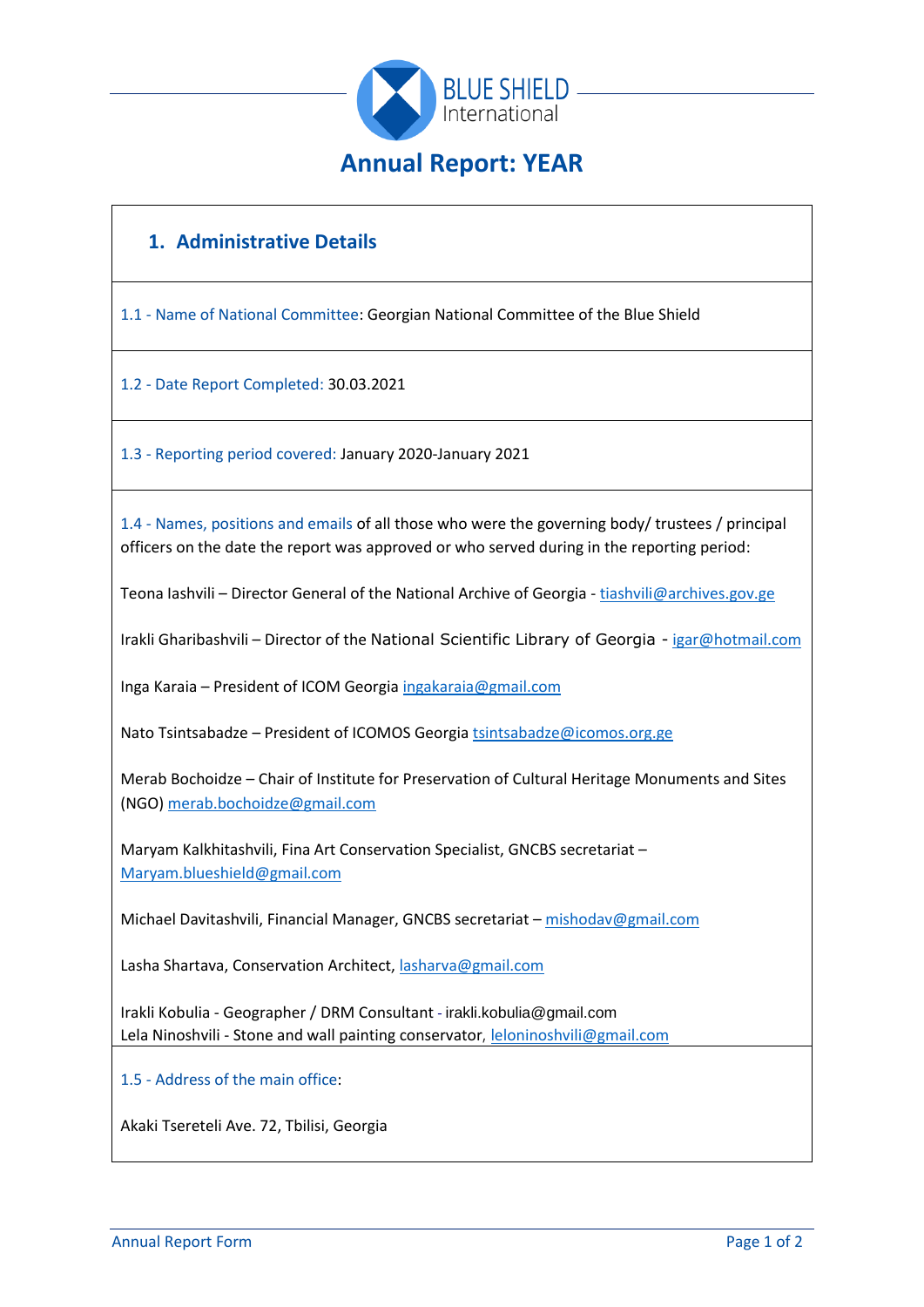1.6 - Website and social media (if applicable):

[http://blueshield.ge](http://blueshield.ge/?page_id=4959&lang=en)

<https://www.facebook.com/blueshieldgeorgia>

<https://twitter.com/blueshieldgeo>

<https://www.instagram.com/blueshieldgeorgia/>

1.7 – Email the Blue Shield email should forward to: [info@blueshield.ge](mailto:info@blueshield.ge) or [manana@blueshield.ge](mailto:manana@blueshield.ge)

### **2. Income:**

What is the total income of your committee? What are the primary sources? (Donations, grants, etc?)

The total income for the year 2020 was 90.000 USD (grant from Aliph Foundation)

## **3. Report of Activities: Achievements & Performance**

Explain the activities & projects carried out over the year under the Areas of Activity

The annual report should tell the story of the organisation and put into context what was achieved in the reporting year against the achievement of its longer-term strategy. The annual report under this section should Provide a clear review of the organisation's performance for the relevant year as well showing how the current year's strategic performance links to the achievement of the longer-term strategy of the organisation.

These could include: grants applied for; talks given; conferences held; training courses run; work to support new legislation; working groups attended, etc.

Please provide as much detail as possible – for example, length of event, audience, and so on.

3.1 - Law, policy development and implementation:

In conjunction with the project "Planning for the Safeguarding of Cultural Heritage of Gori" funded by the Aliph Foundation (Duration: 23 months – March 2020 to February 2022, Total budget: \$156,675 ) an interagency roundtable meeting was held, which amongst other issues, discussed about the needs for developing detailed policies and guidelines for the emergency services on how to deal with CP during disasters.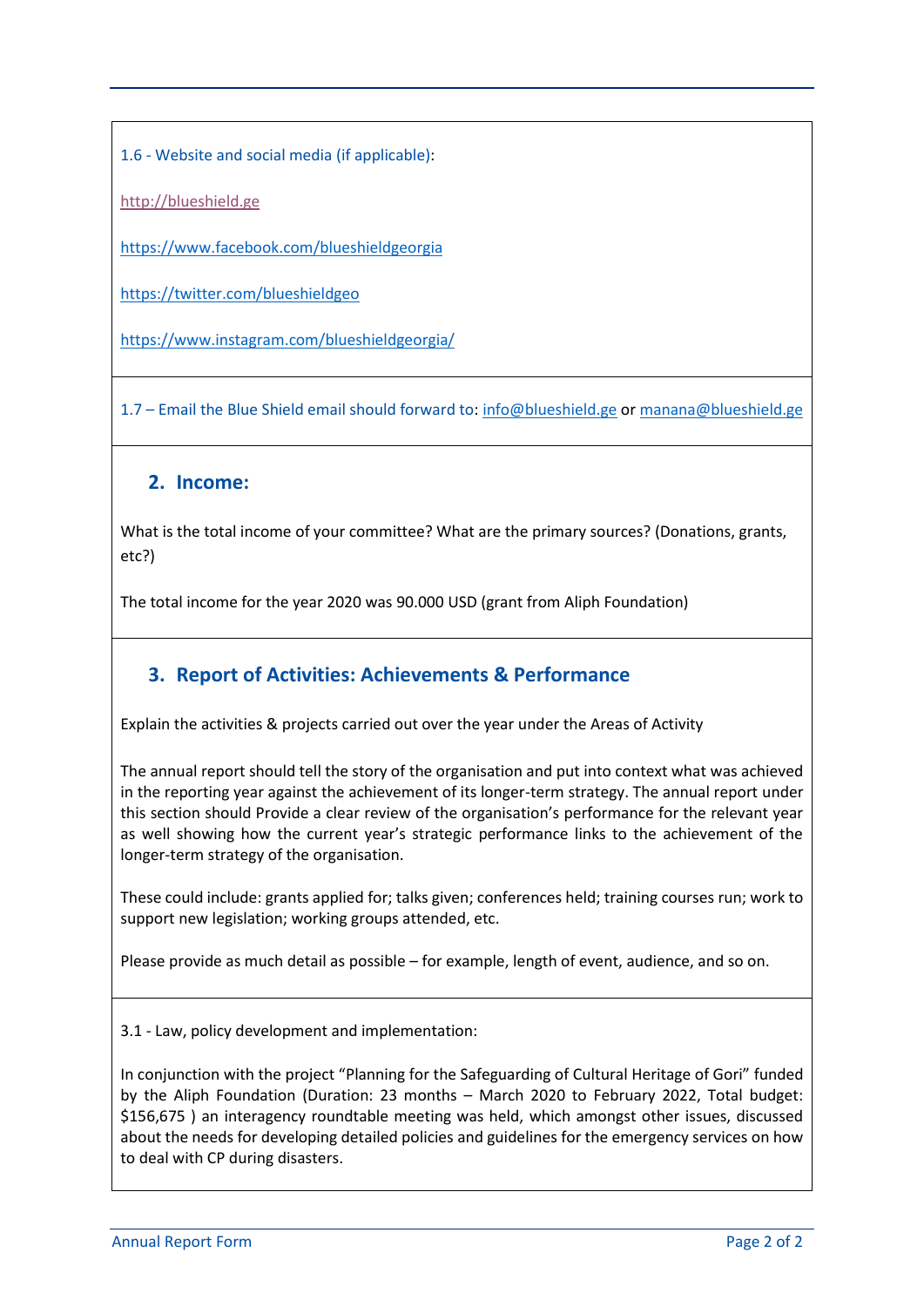### 3.2 - Education, training, and capacity building:

#### 3.2.1. Preventive Conservation Training

Within the Aliph funded project "Planning for the Safeguarding of Cultural Heritage of Gori" a 2-day training was held in Gori during June 29th - July 1st. The training targeted museum professionals from all regional museums from the Shida Karti region (12 museums) and included 20 participants.

It was conducted by the invited consultant from the Georgian National Museum, Ms. Nino Kitovani in close collaboration with the project coordinator, Ms. Maryam Kalkhitashvili. The main topics included: What is preventive conservation? Types of museum artifacts, Aging and behaviour characteristics of various organic and inorganic materials, damaging agents in museum environment; Setting up storage and exposition spaces; Adequate display and storage conditions for museum collections; Health and safety (of collections and employees); Hazards and risks and preventive measures for protecting the collections from them. Handling the collections (display, wrapping and moving); wrapping and moving); Ms. Kalkhitashvili also gave a presentation on preservation materials (for storage, wrapping, moving, emergency preparedness), how and where to buy, practical tips, contacts of international and and suppliers. The local suppliers is a suppliers. The training included practical sessions: the participants undertook evaluation of storage conditions of the artifacts at Gori museum (they were divided in three groups, to evaluate different

components such as building, environmental conditions and state of preservation of one selected artifact); Participants also undertook practical exercise in handling, wrapping and moving of the collections.

#### 3.2.2. Translation of FAC Handbook and Toolkit

GNCBS applied to the Ministry of Education, Science, Culture and Sports of Georgia for a translation grant and translated the ICCROM FIRST AID TO CULTURAL HERITAGE IN TIMES OF CRISIS Handbook and Toolkit into Georgia. The editing of the material is underway and GNCBS will apply for another grant to print it.

#### 3.1.3. Public Lectures in Berlin

The Chair of GNCBS, Manana Tevzadze held two public lectures in Berlin during March 2-3<sup>rd</sup> on the invitation of World Heritage Watch. The topics discussed were Conservation and Management Challenges of World Heritage Sites of Georgia and the Threats from Tourism.

#### 3.1.4. Conference Paper about CPP in Georgia's occupied territories

Together with Dr. Emma Cunliffe from the University of Newcastle and UKBS, the chair or GNCBS, Manana Tevzadze submitted a conference paper to an international conference – *Cultural Heritage Preservation on Occupied Territories: Georgia and an International Experience* to be held in Georgia during 24-15th of June, 2021 instead of 2020.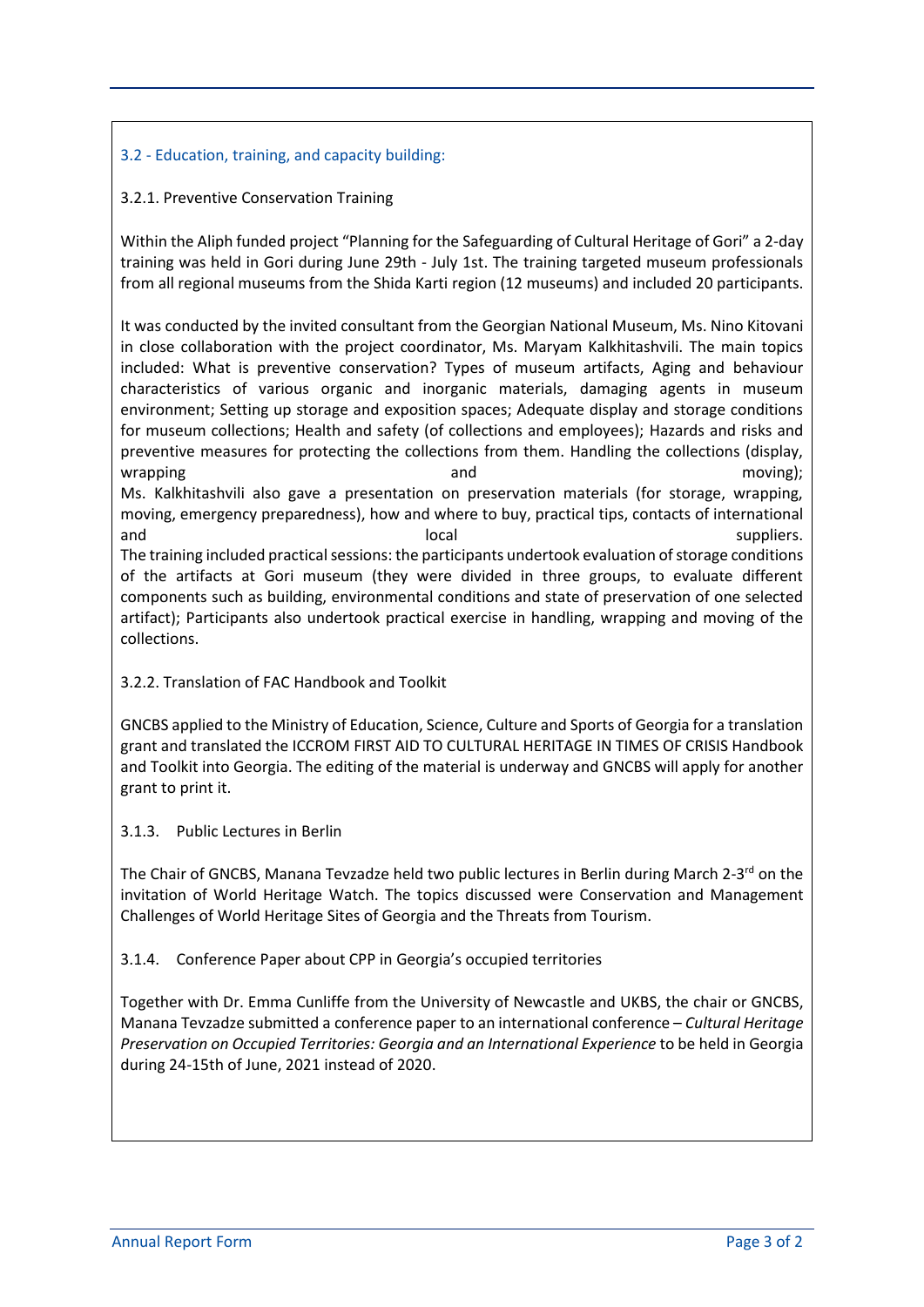#### 3.3 - Proactive protection and risk preparedness:

3.3.1. Training in handling and packing of the collections of Gori Museum of History and Ethnography

The GNCBS team held a voluntary 1-day training for the staff of Gori Museum of History and Ethnography in handling and packing of the collections. As a result of the renovation works starting at the museum, the need for packing and moving parts of the museum exhibition became imminent. The project team saw the need and offered the museum management a training in handling and packing of the collections. The training was planned and carried out with the help of the preventive conservation expert from Georgian National Museum. It targeted Gori museum staff (8 persons) responsible for the collections. GNCBS team helped with the selection of suitable and affordable material that was available for direct purchase on the local market, bought and delivered it to the museum. The actual packing and moving, as well as protecting large display cases and storage cabinets was undertaken by the museum team alone following the above training. Following the training, in total, the staff packed and stored away 420 artifacts.

3.3.2. Building Survey of Gori Museum of History and Ethnography

Geophysical survey and structural and geological study of the Gori Museum building's foundation were undertaken. The geophysical survey was undertaken by visual inspection of the building's interior and exterior perimeter, onsite study and analysis of the load-bearing structural elements.

3.3.3. Documentation of Collections of the Gori Museum of History and Ethnography

As part of the Disaster Risk Preparedness component of the GNCBS implemented project "Planning for the Safeguarding of Cultural Heritage of Gori", about 3700 photo prints and negatives were scanned and 2000 inventory cards were completed and entered in the online programme. The team organized a one-day training in using the cultural heritage database management system and GIS portal led by National Agency for Cultural Heritage Preservation of Georgia (NACHPG) staff.

3.3.4. Publication of INSIGHT – Participatory Game Manual

As part of the the project undertaken in 2019 in partnership with ICCROM "Development of Community Centred Tools for Sustaining Cultural Heritage and Building Disaster Resilience" GNCBS members participated in the creation of a participatory game manual "Capturing Community Held Knowledge for Disaster Resilience and Sustaining Heritage" available in English under this link: [https://www.iccrom.org/sites/default/files/Insights\\_FINAL-LAYOUT\\_131020.pdf](https://www.iccrom.org/sites/default/files/Insights_FINAL-LAYOUT_131020.pdf) The GNCBS team also edited and coordinated the translation and printing of the Insight Game in the Georgian language, available both on ICCROM and GNCBS websites: [https://blueshield.ge/wp](https://blueshield.ge/wp-content/uploads/2020/12/InSight%20_%20GEO_%20Online%20Version.pdf)[content/uploads/2020/12/InSight%20\\_%20GEO\\_%20Online%20Version.pdf](https://blueshield.ge/wp-content/uploads/2020/12/InSight%20_%20GEO_%20Online%20Version.pdf)

One other outcome of this cooperation was the work on the joint publication – an article *Connecting heritage, vulnerabilities and capacities through a participatory game* which was published in the International Journal of Disaster Risk Reduction.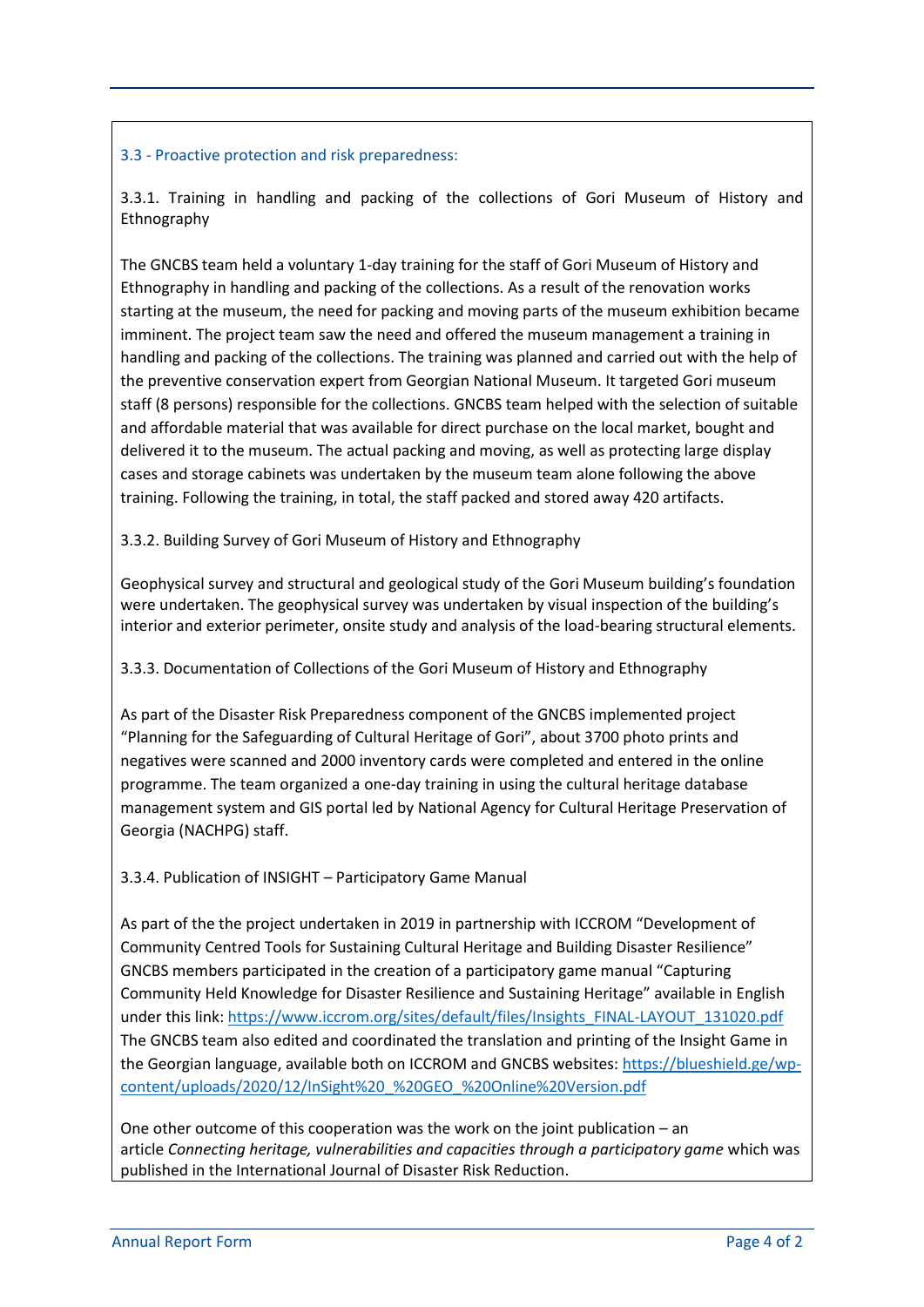3.3.5. Temperature and Humidity survey in Gori Museum

Along with the other activities of the Aliph funded project in Gori, the GNCBS team is conducting a temperature and relative humidity survey in the exhibition halls and storages of the Gori Museum to inform the risk analysis as part of the DRM planning.

3.4 - Emergency response in disaster, domestic emergencies, and armed conflict:

3.5 - Stabilisation, post-disaster recovery, and long-term/ongoing support:

3.6 - Co-ordination (of Blue Shield and with other relevant organisations):

3.6.1. Cooperation with Georgia Red Cross Society

GNCBS cooperated with Georgia Red Cross Society withing the project "Bringing Cultural heritage into Humanitarian Agenda of Georgia" and held 2 voluntary trainings for a mixed group of Red Cross volunteers and cultural actors in two high risk zone towns of Georgia – Ambrolauri and Lentekhi in Racha-Lechkhumi and Kvemo Svaneti region. The trainings were based on ICCROM's FAC methodology and were conducted by FAC and ITC course alumni and GNCBS members – Manana Tevzadze, Maryam Kalkhitashvili and Irakli Kobulia.

3.6.2. Coordination with state authorities and founding organisations

In the context of the ongoing project in Gori, the GNCBS has been in close coordination with the relevant organisations directly or indirectly responsible for policy making and implementation of CPP during disasters and crises.

3.6.3. Cooperation with Research Institutions

GNCBS is serving as a partner and co-organizer of an international conference – *Cultural Heritage Preservation on Occupied Territories: Georgia and an International Experience* to be held in Georgia in June 2021 and organized by the The George Chubinashvili National Research Centre for Georgian Art History and Heritage Preservation.

## 4. **Main issues faced**:

What are the main issues faced by your committee?

GNCBS is facing lack of qualified and motivated specialists to engage in its activities, help with the fundraising, research, training and voluntary activities.